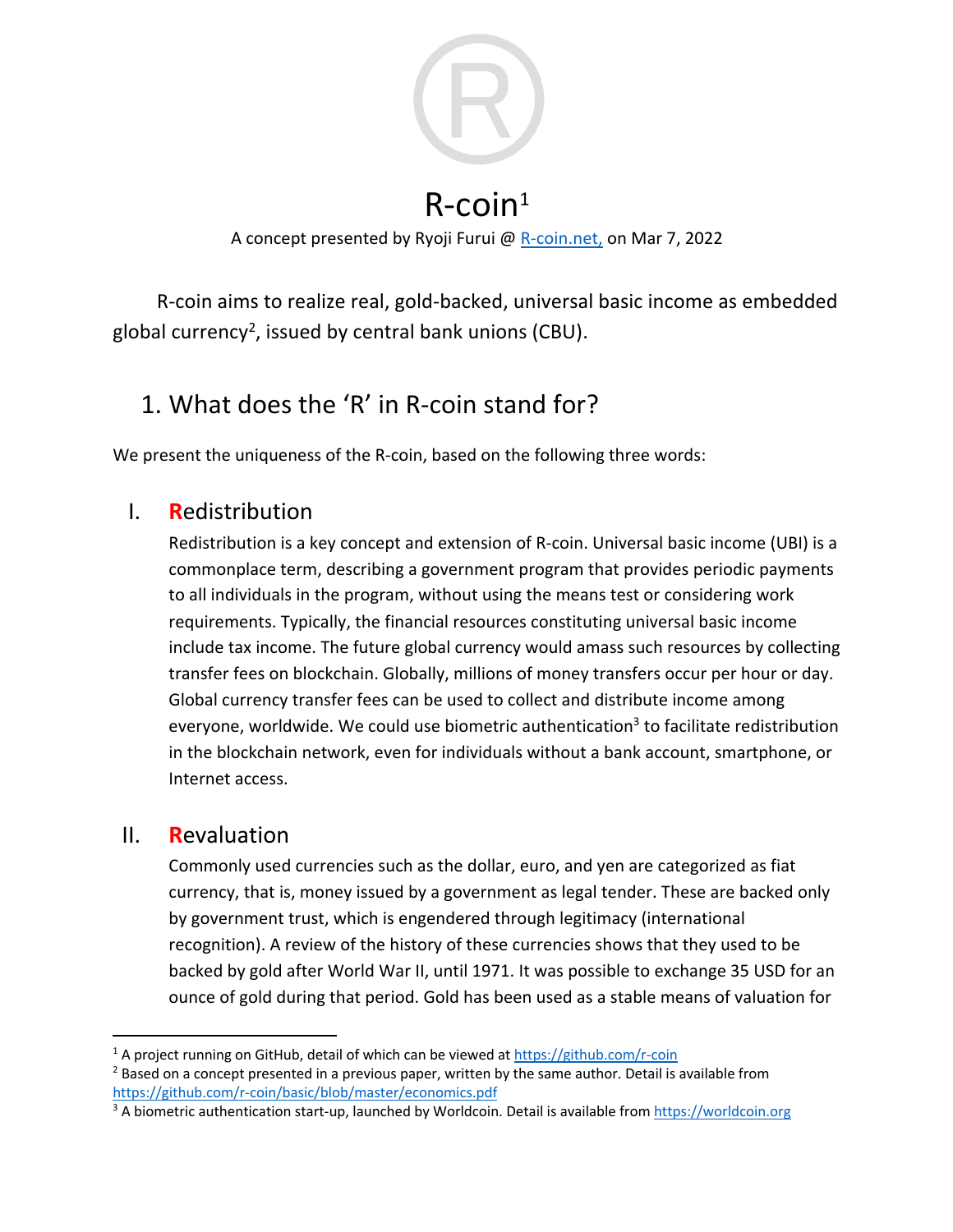a long time. However, the trust that money warrants has changed. We propose a single global currency as global legal tender that is purely generated using Internet infrastructure, as a blockchain for everyday use. We believe that it is time to reassess our confidence in gold, digitizing the use of blockchain. Therefore, we set the unit of the future global currency to be proportional to the weight of gold. This could reaffirm our trust between the physical world and the evolving virtual network represented by the Internet.

#### III. **R**evolution

Bitcoin, the first blockchain model designed by Satoshi Nakamoto, was decentralized, and has been the main concept proposed by him; his anonymity is still maintained. Various challenges have been posed in reviewing the development of Bitcoin over the past decade. Numerous opinions by developers resulted in lost consensus that split the market into various types of digital coins. It has been used for illegal transactions and its volatility has caused people to reevaluate its future, considering it a speculative rather than a future currency. We can determine the cost of maintaining legal tender to stabilize the economy, society, and our lives, compared with decentralized coins. The Rcoin project will begin as a private, non-profit organization that would aim to create a global currency system. However, its goal is to preserve its authority when evolving into a public entity, as a global CBU.

## 2. Roadmap

| Phase 1<br><b>Issuing central</b><br>bank digital<br>currencies<br>(CBDCs) | 2022                     | Modeling a blockchain, using the global currency as a<br>$\bullet$<br>native token<br>Development of legal systems<br>Development of end-user tools<br><b>Distribution of CBDCs</b> |
|----------------------------------------------------------------------------|--------------------------|-------------------------------------------------------------------------------------------------------------------------------------------------------------------------------------|
| <b>Phase 2</b><br><b>Issuing global</b><br>currency                        | 2023<br>$~^{\circ}$ 2024 | Commencement of distribution of global currency<br>$\bullet$                                                                                                                        |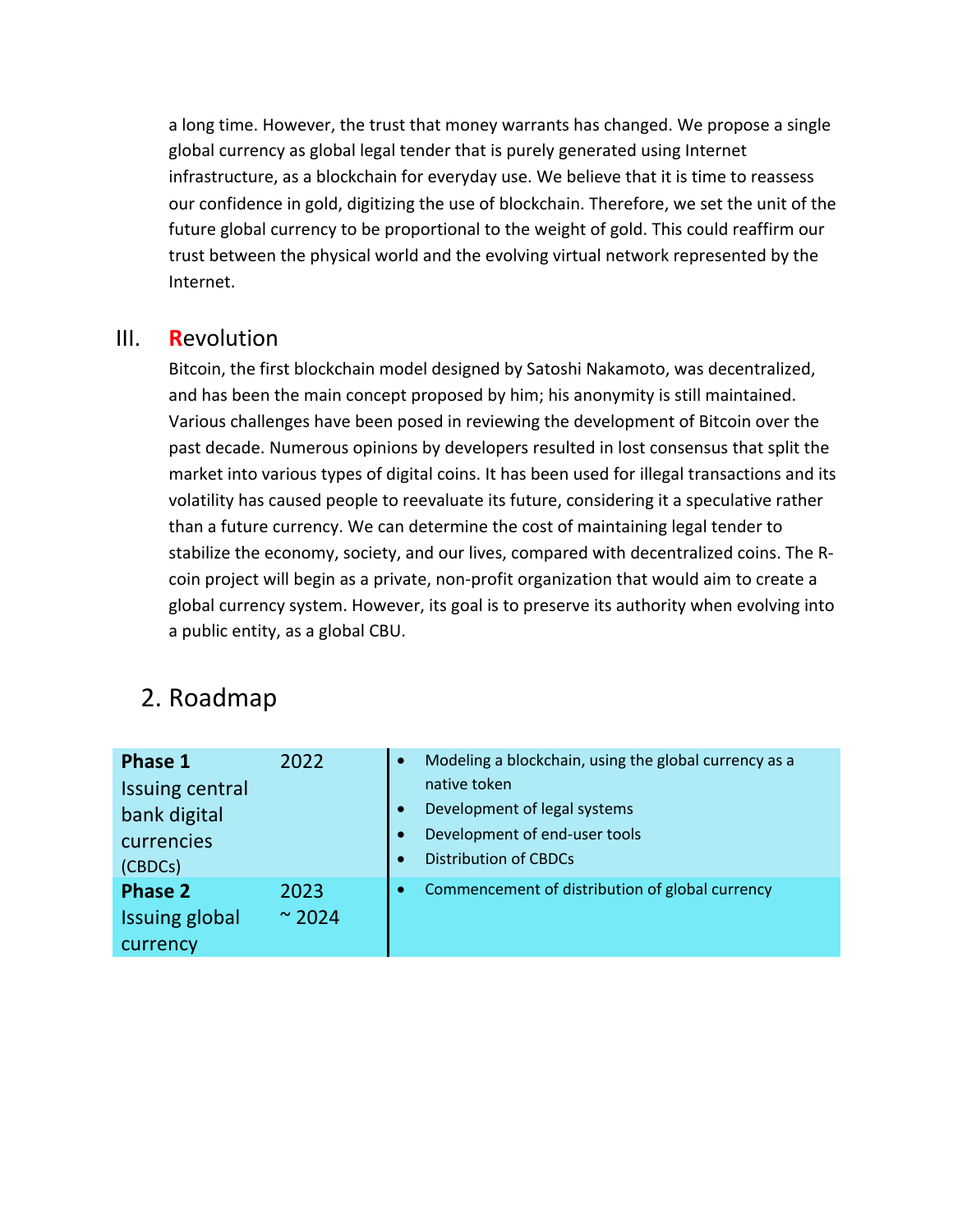### Phase 1 - Issuing CBDCs

- 1) The blockchain<sup>4</sup> must be able to digitally connect to other private payment networks, contract systems, and CBDCs.
- 2) Off-chain payments would be allowed for limited amounts. However, the limit would be waived when digital infrastructure is damaged by natural disasters or IT system problems.
- 3) An organization can be set up to have some authority to assist the CBU, for example, engaging in regular communications, offering advice, or performing audits.
- 4) It would also be the place to develop and maintain open-license resources in the system.
- 5) The organization would ideally be formed as a public entity or Decentralized Autonomous Organization (DAO), provided that the DAO could be refined and wellregulated.
- 6) R-coin can be initiated as a test coin for governments that wish to plan a universal basic income grant as a future option, along with their CBDCs.
- 7) Central banks will become validators (or miners) under a single organization or regulation.
- 8) Each validator would have one voting right, or proportional to the gold reserve, say, a proof of stake, or a mixed balance of both which must be agreed by more than two thirds of all validators.
- 9) Since most central banks are structurally independent of their governments, privacy protection can be maintained if the R-coin chain obtains only the users' wallet addresses from the government database.

## Phase 2 - Issuing global currency

- 10) Initially, global tax and CBDC transfer fees will defray the costs incurred in the daily distribution of R-coin to all citizens of the world.
- 11) As R-coin gains liquidity, its own transfer fees are expected to cover the distribution costs.
- 12) The CBU determines transfer fees, distribution amounts, further issuances, and other operations.
- 13) In view of the digital divide, distributable monies would need to be stored for users who have delayed their registration.
- 14) Even if R-coin were to be distributed to personal wallets on a global scale as UBI, domestic jurisdictions can control circulation as retail payment. Thus, users can store R-

 $4$  A scalable, Layer-1 blockchain; in recent years, Solana has emerged as one of the fastest, cheapest, and most energy-efficient public blockchains available. Visit https://solana.com